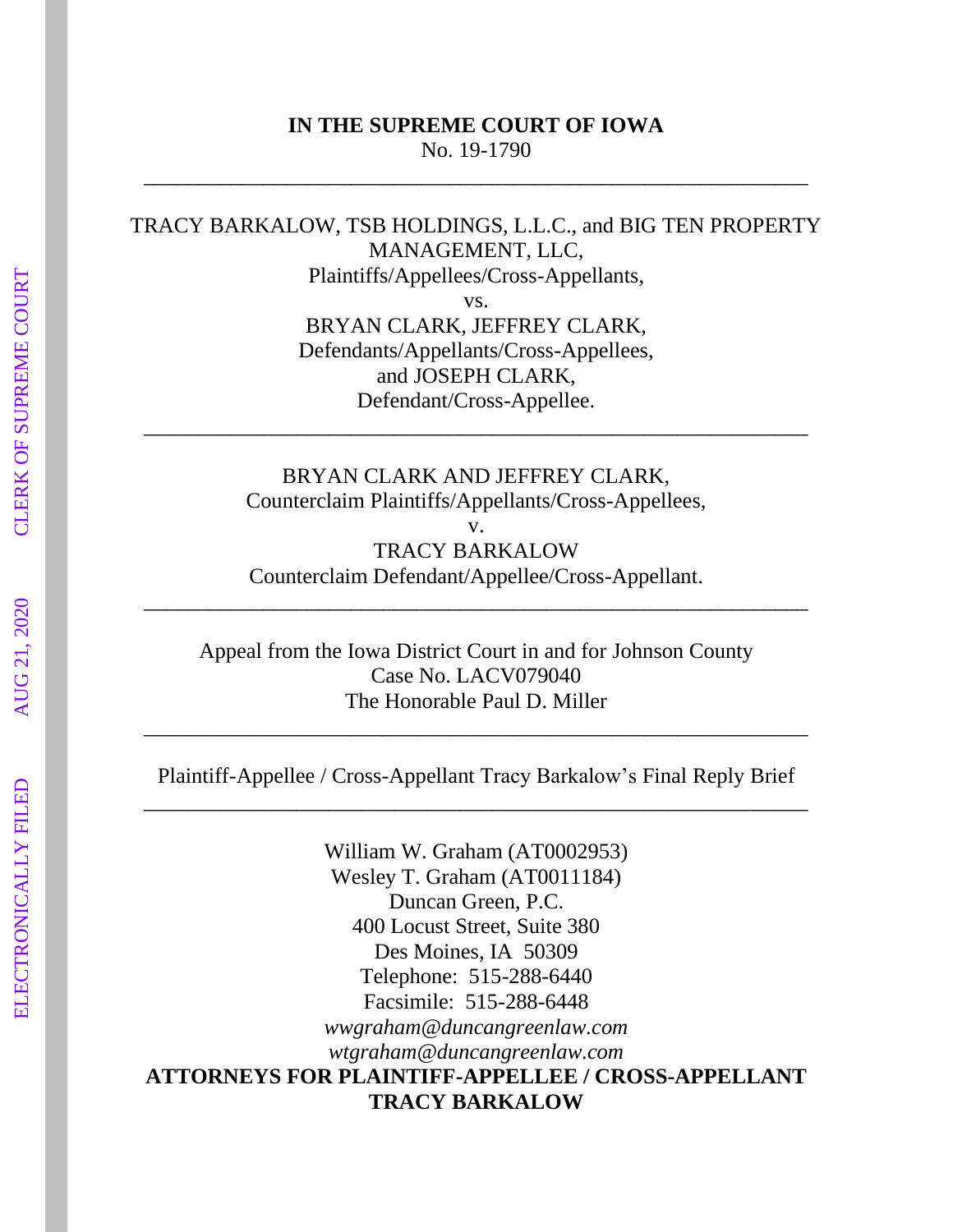# **TABLE OF CONTENTS**

| I. THE DISTRICT COURT ERRED BY NOT ORDERING DISSOLUTION                                                                                                                                                                                                                                                                                                              |
|----------------------------------------------------------------------------------------------------------------------------------------------------------------------------------------------------------------------------------------------------------------------------------------------------------------------------------------------------------------------|
| A. The District Court Erred by Holding that Barkalow's Reasonable<br>Expectations Were Not Frustrated by Appellants4<br>B. The Capital Calls Were Not Supported by a Legitimate Business<br>Purpose and Were Instead for the Purpose of Diluting Barkalow's<br>C. Joseph Clark Oppressed Barkalow by Making the 2015<br>II. THE DISTRICT COURT ERRED BY NOT AWARDING |
| BARKALOW DAMAGES ON HIS BREACH OF FIDUCIARY DUTY                                                                                                                                                                                                                                                                                                                     |
|                                                                                                                                                                                                                                                                                                                                                                      |
|                                                                                                                                                                                                                                                                                                                                                                      |
|                                                                                                                                                                                                                                                                                                                                                                      |
|                                                                                                                                                                                                                                                                                                                                                                      |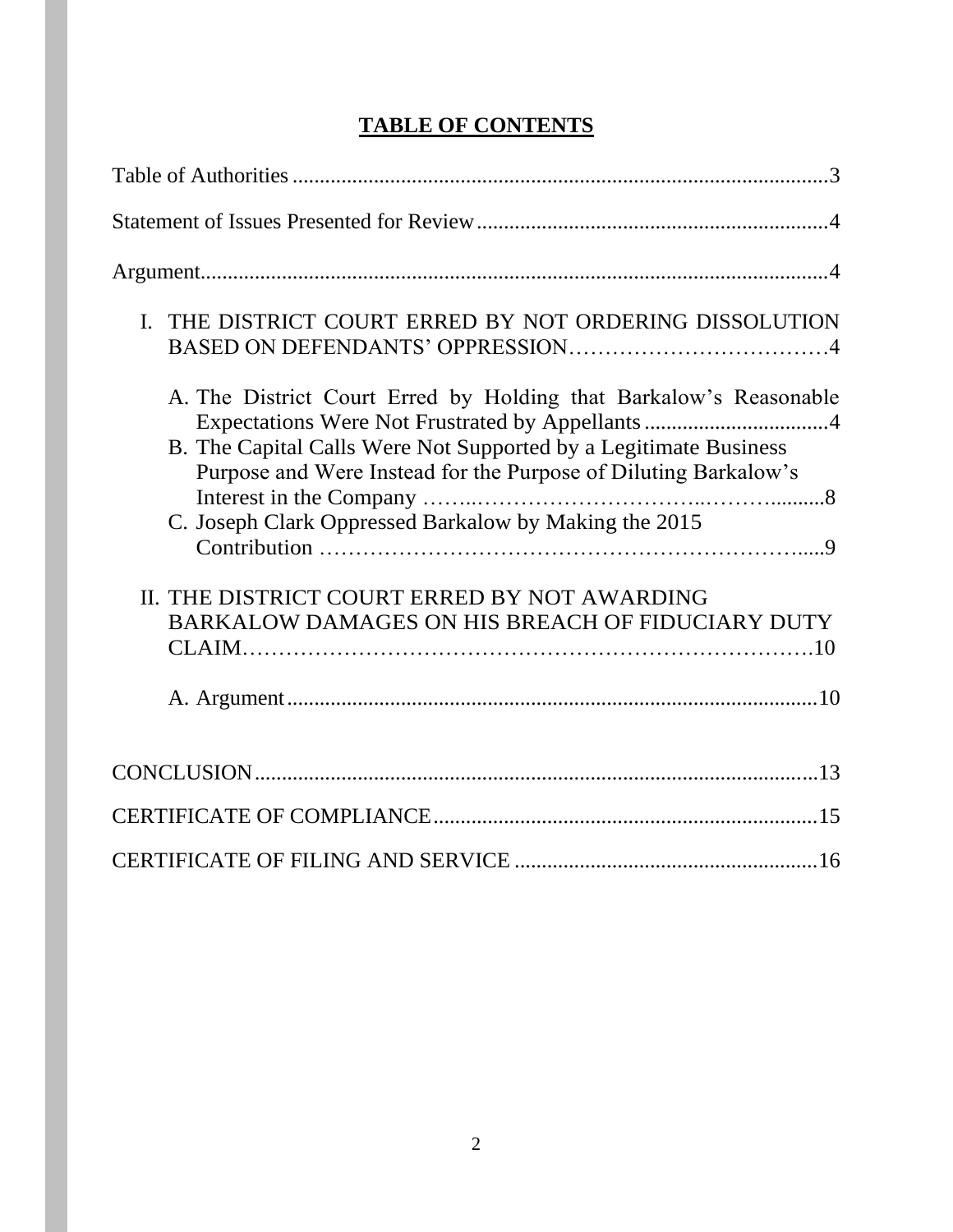# **TABLE OF AUTHORITIES**

# **CASES**

|  |  |                                                                          | <i>Baur v. Baur Farms, Inc., 832 N.W.2d 663 (Iowa 2013) 4, 10, 11, 12</i> |
|--|--|--------------------------------------------------------------------------|---------------------------------------------------------------------------|
|  |  | Baur v. Baur Farms, Inc., 885 N.W.2d 829, 2016 WL 4036105 (Iowa Ct. App. |                                                                           |

# **STATUTES**

| <b>OTHER AUTHORITIES</b> |  |
|--------------------------|--|
|                          |  |
|                          |  |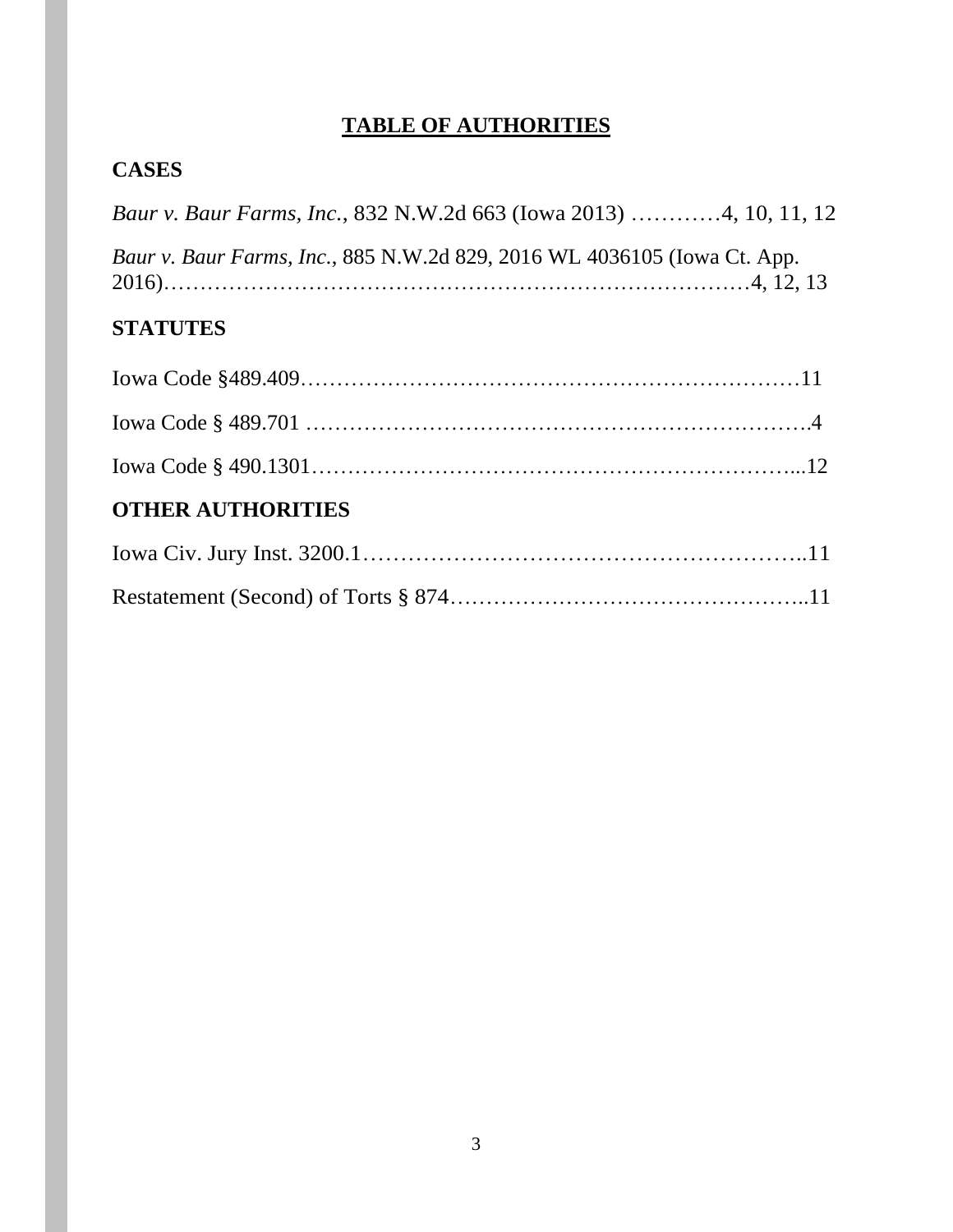### **STATEMENT OF ISSUES PRESENTED FOR REVIEW**

## **I. THE DISTRICT COURT ERRED BY NOT ORDERING DISSOLUTION BASED ON DEFENDANTS' OPPRESSION.**

*Baur v. Baur Farms, Inc.*, 832 N.W.2d 663 (Iowa 2013) Iowa Code § 489.701

## **II. THE DISTRICT COURT ERRED BY NOT AWARDING BARKALOW DAMAGES ON HIS BREACH OF FIDUCIARY DUTY CLAIM.**

*Baur v. Baur Farms, Inc.*, 832 N.W.2d 663 (Iowa 2013) *Baur v. Baur Farms, Inc.*, 885 N.W.2d 829, 2016 WL 4036105 (Iowa Ct. App. 2016)

#### **ARGUMENT**

### **I. THE DISTRICT COURT ERRED BY NOT ORDERING DISSOLUTION BASED ON DEFENDANTS' OPPRESSION.**

## **A. The District Court Erred by Holding that Barkalow's Reasonable Expectations Were Not Frustrated by Appellants.**

The district court erred by not ordering the dissolution the Company pursuant to Iowa Code §  $489.701(1)(d)$ -(e). Court-ordered dissolution of an LLC is appropriate if the members in control of the company have acted in a manner that is oppressive and directly harmful to the applicant (Barkalow). Iowa Code  $§$  489.701(1)(e)(2). Majority members act oppressively when their actions frustrate the reasonable expectations of the minority members. *Baur v. Baur Farms, Inc.*, 832 N.W.2d 663, 674 (Iowa 2013).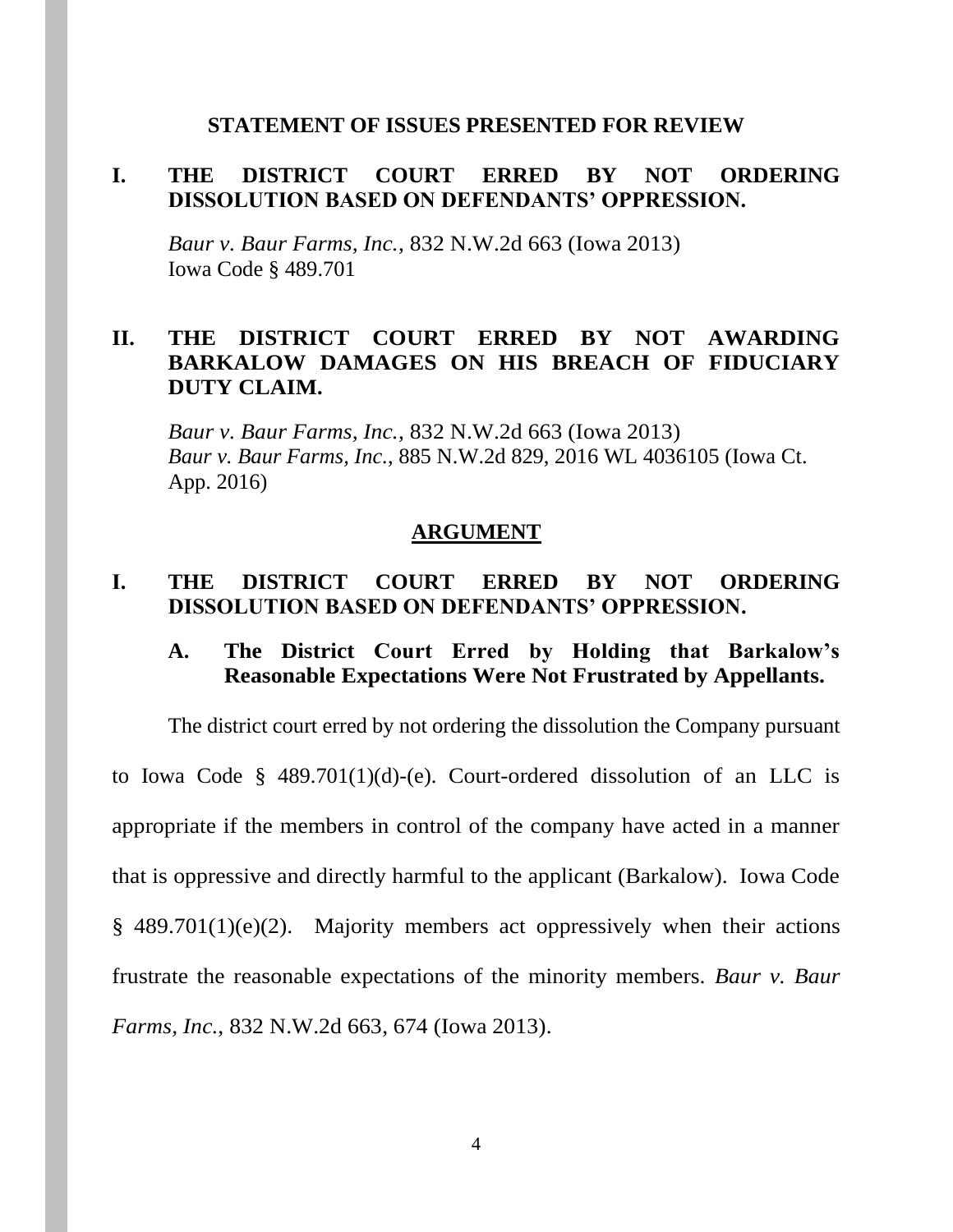Appellants frustrated the reasonable expectations of Barkalow to not be required to contribute additional capital and not have his ownership interest diluted. They did so by requiring Barkalow to contribute capital in 2015 and 2016 or face dilution of his ownership interest, and thereafter by contributing capital without a legitimate business basis for doing so and for the sole (or predominant) purpose of diluting Barkalow's interest.

The Certificate of Organization states that "no additional capital contributions will be required." (App. I 391-94). Barkalow testified that he took this provision to mean that after the members made their initial capital contributions, none of the members would have to put more money into the Company. (Trial Tr. Vol. 1 at 60:19-61:10). He had that understanding because, at the time the LLC was formed, only one property purchase was contemplated. (*Id.*). Barkalow's expectation to not have to put in additional capital did not change as the Company acquired additional properties, because the Company acquired these properties through debt financing and/or seller financing. (Barkalow Final Brief, Statement of Facts § I). Aside from the down payment on the Company's first property purchase, the entirety of the Company's operations was funded through debt and seller financing. (*Id.*). Given that, it was reasonable for Barkalow to expect that he would not be required to contribute additional capital.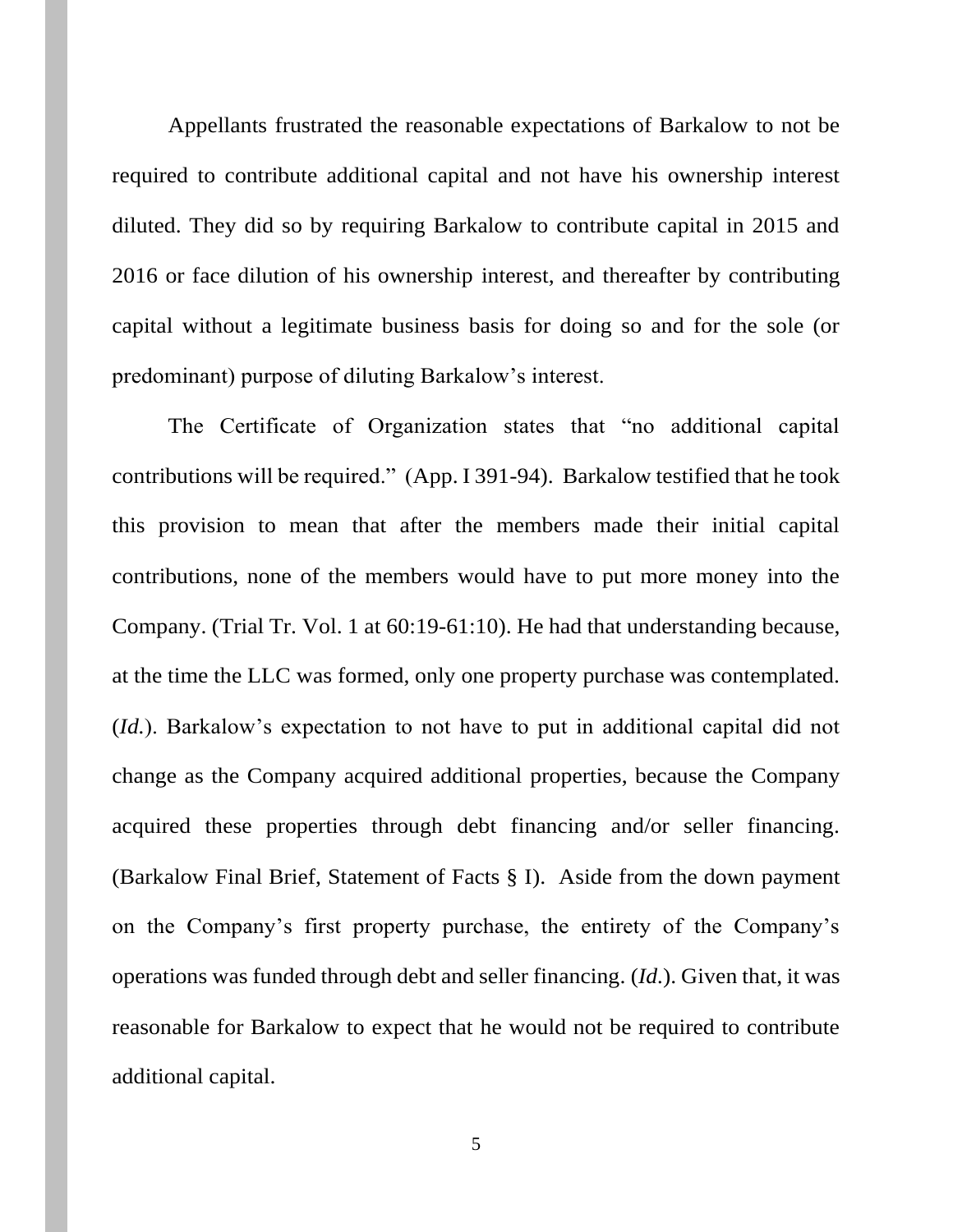In their reply brief, Appellants / Cross-Appellees Bryan Clark and Jeffery Clark argue that Barkalow's expectation to not be required to contribute capital in order to keep his ownership interest in the company was unreasonable because, while the Operating Agreement does state that no additional capital contributions will be required, it also states that voting rights could be adjusted form time to time to reflect any additional contributions or withdraws. (Jeffrey & Bryan Reply Brief at 29, citing App. I at 328, Ex. 1). They also point to the Company's Management Certificates, which provide that "proportionate equity interest is subject to change." (*Id.*). But neither of these provisions undercut Barkalow's reasonable expectation – based on no additional capital contributions being required and how the Company's operation was funded from the outset by loan financing – that he would not be required to contribute capital or face dilution of his ownership interest in the Company.

Bryan and Jeffery also claims that Barkalow must be arguing that contributions could never be allowed or only by unanimous consent of the members. (Jeffrey & Bryan Reply Brief at 28-29). Neither point is true. Barkalow testified at trial that there was nothing wrong with making additional capital contributions so long as such contributions were done "lawfully, legally, ... and in the best interest of the company ... and the members of the company." (Trial Tr. Vol. 2 at 110:9-:17). The Clarks compelled Barkalow to make these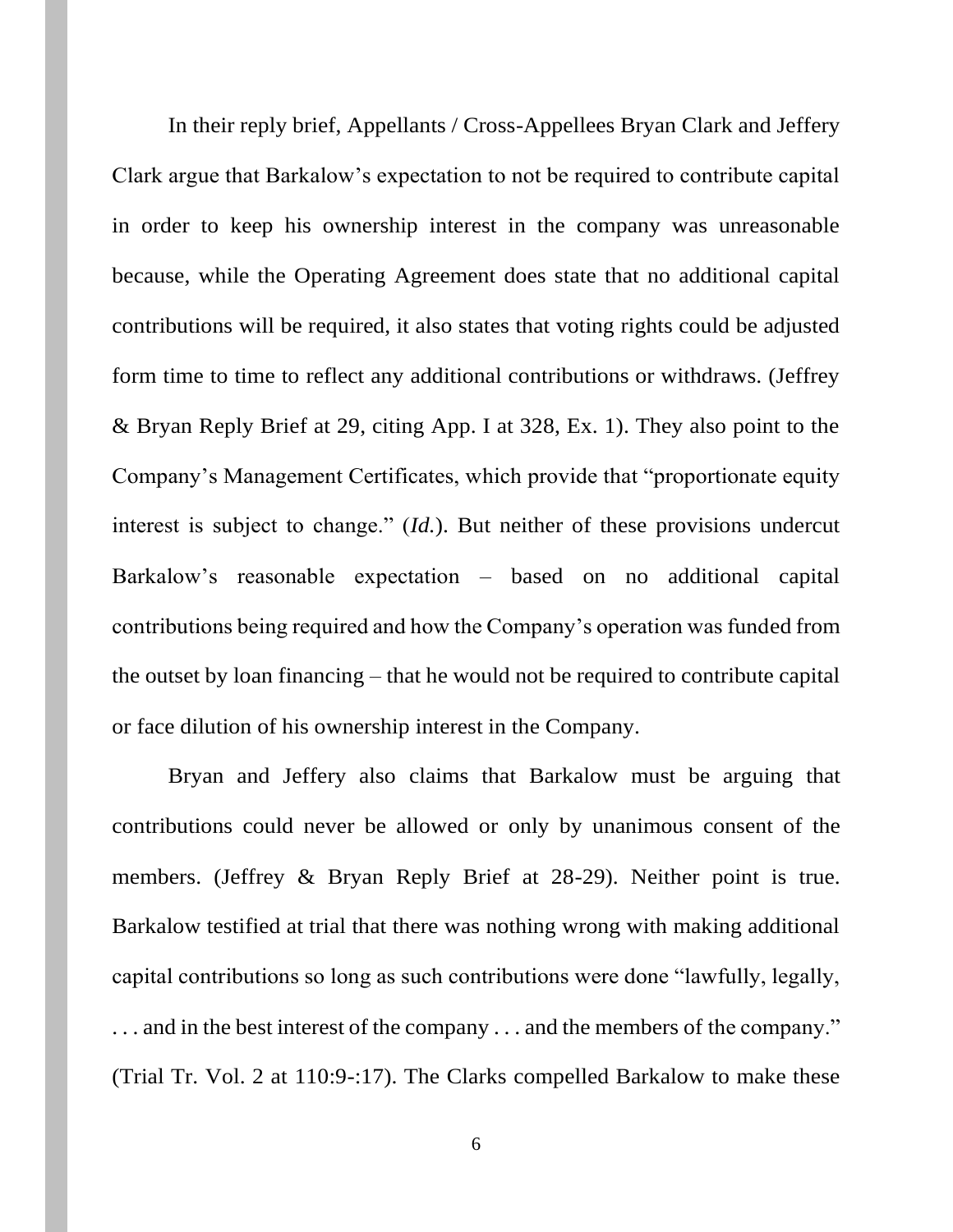contributions or face the repercussion of having his ownership interest diluted. There was nothing voluntary about these contributions. As these contributions were required, they were in violation of the Operating Agreement and Barkalow's reasonable expectations.

To support their argument that the contributions were permissive, Bryan and Jeffery point to the court's finding that Barkalow was offered an opportunity to contribute capital, but declined, choosing to invest in other opportunities rather than the Company. (Bryan and Jeffery Reply Brief at 30, citing to App. 1 at 279). But Barkalow testified that he did not have the ability to make the capital contributions being required of him by the Defendants. (Trial Tr. Vol. 2 at 201:19-:22). Barkalow did testify that in 2016 his company TSB Holdings, L.L.C. acquired eight new real estate holdings. (*Id.* 202:2-:6). But these acquisitions were made through seller financing and debt financing from Hills Bank, which required security in the form of mortgages on the acquired properties. (Trial Tr. Vol. 2 at 203:14-:25; Trial Tr. Vol. 3 at 91:14-92:20). Given that Barkalow would not have had similar collateral to provide Hills for purposes of financing the required contributions, he would not have had the funds available to make the contributions in 2015 and 2016. (*Id.*).

The required contributions frustrated Barkalow's reasonable expectations. But, even if contributions that would dilute a non-contributing member's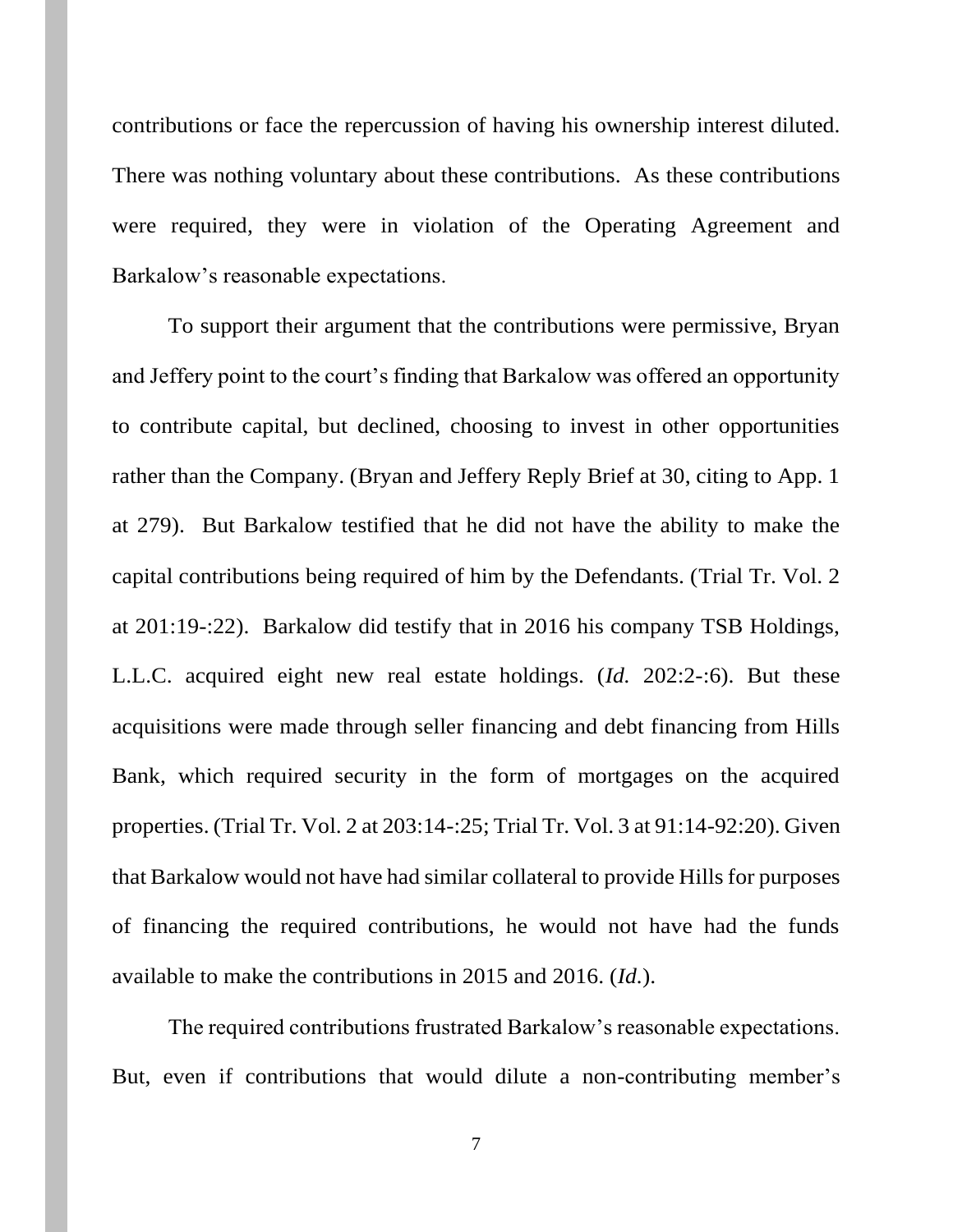ownership interest were allowed, the contributions in this case – made for the sole or predominant purpose of diluting Barkalow – were oppressive and frustrated Barkalow's reasonable expectations.

## **B. The Capital Calls Were Not Supported by a Legitimate Business Purpose and Were Instead for the Purpose of Diluting Barkalow's Interest in the Company.**

In their Reply Brief, Bryan and Jeffery Clark do not dispute that the evidence shows that they had been contemplating ways to dilute Barkalow out of the Company since 2013. They also make no argument to refute the fact that, as of early 2016, the Clark family loans were not past due or in default, and had a schedule pursuant to which the Company would repay them with interest over a 10-year period.

They instead point to Barkalow's supposed refusal and obstruction in attempting to refinance the Shultz loan and the Clark family loans through U.S. Bank. (Bryan and Jeffery Clark Reply Brief 31-32). But Jeffery Clark himself testified that while funding was available through U.S. Bank in December 2015 to finance the payoff of the Shultz debt, Jeffery was against utilizing a U.S. Bank secured loan to pay off the Shultz debt. He was against using U.S. Bank because the unsecured, undocumented Clark family loans would have been placed in a subordinate position to the U.S. Bank loan. (Trial Tr. Vol. 3 at 201:21-203:20). So, while third-party financing to pay off the Shultz loan was available, Jeffery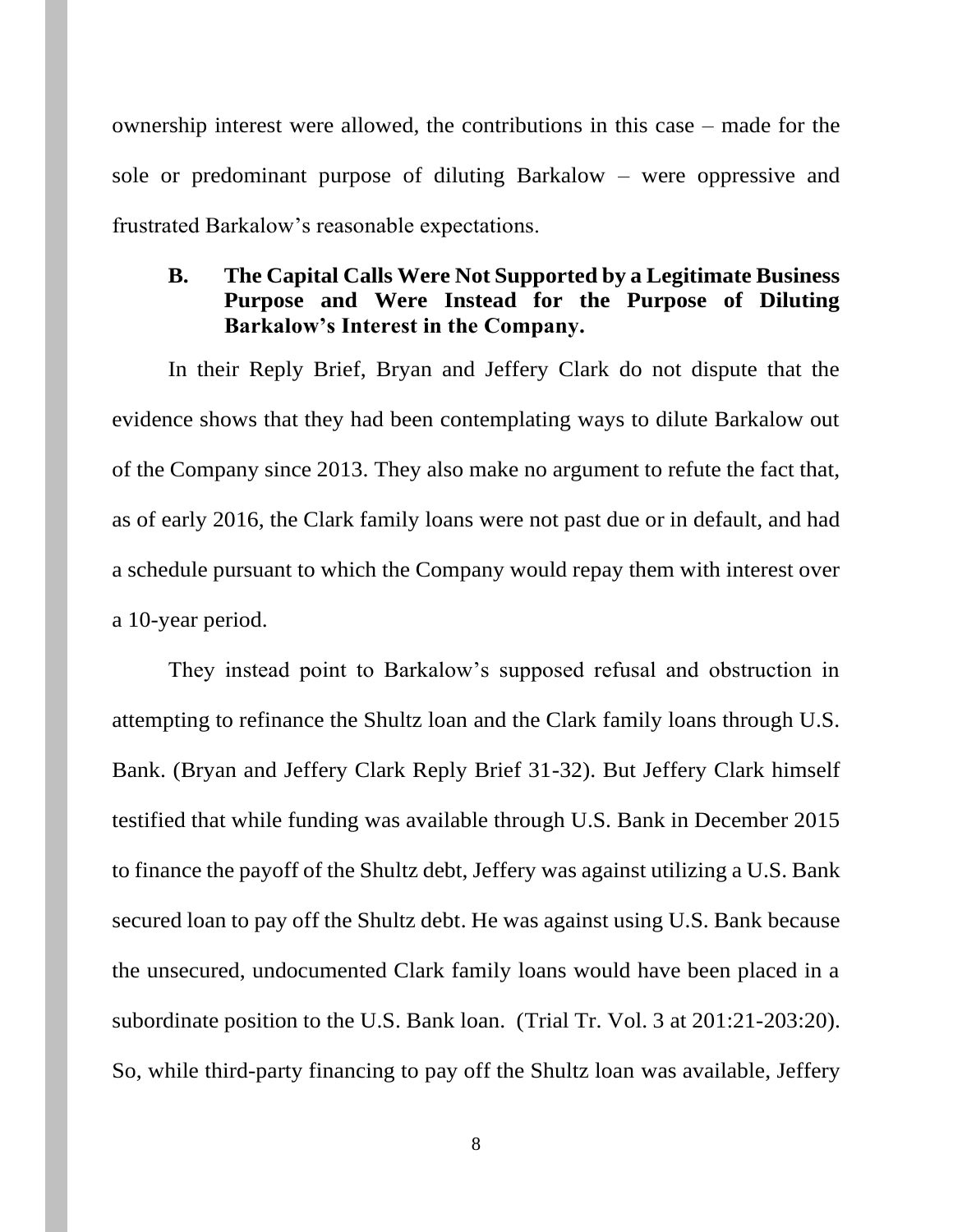refused. In doing so, he placed his family's interests before that of the Company, and also took advantage of the situation to dilute Barkalow through his and his brothers' contributions.

As for the proposals made in 2016 that the Company borrow money from a bank to pay off the Clark family loans, the Clarks were requiring that Barkalow agree to certain terms – including a "mutual global releases by all members and their respective entities" – in order for the Clarks to agree to pay off the Clark family loans through third-party financing. (App. 1 at 406-07). The proposal was not, as Jeffery and Bryan would have the Court believe, a simple up and down vote to obtain commercial financing. The Clarks demanded that Barkalow and his entities release all claims against the Clarks – even those having nothing to do with the Company. Barkalow was not willing to agree to release his and his entities' claims. When Barkalow refused, the Clarks' action was to punish Barkalow by again contributing capital to pay off these Clark family loans (which, again, were being serviced and not in default or past due), and further dilute Barkalow.

# **C. Joseph Clark Oppressed Barkalow by Making the 2015 Contribution.**

Joseph Clark argues that he made his 2015 contribution in good faith for the business purpose of paying the Shultz debt, and therefore his conduct was not oppressive. Joseph Clark relies on Barkalow's testimony that he believes that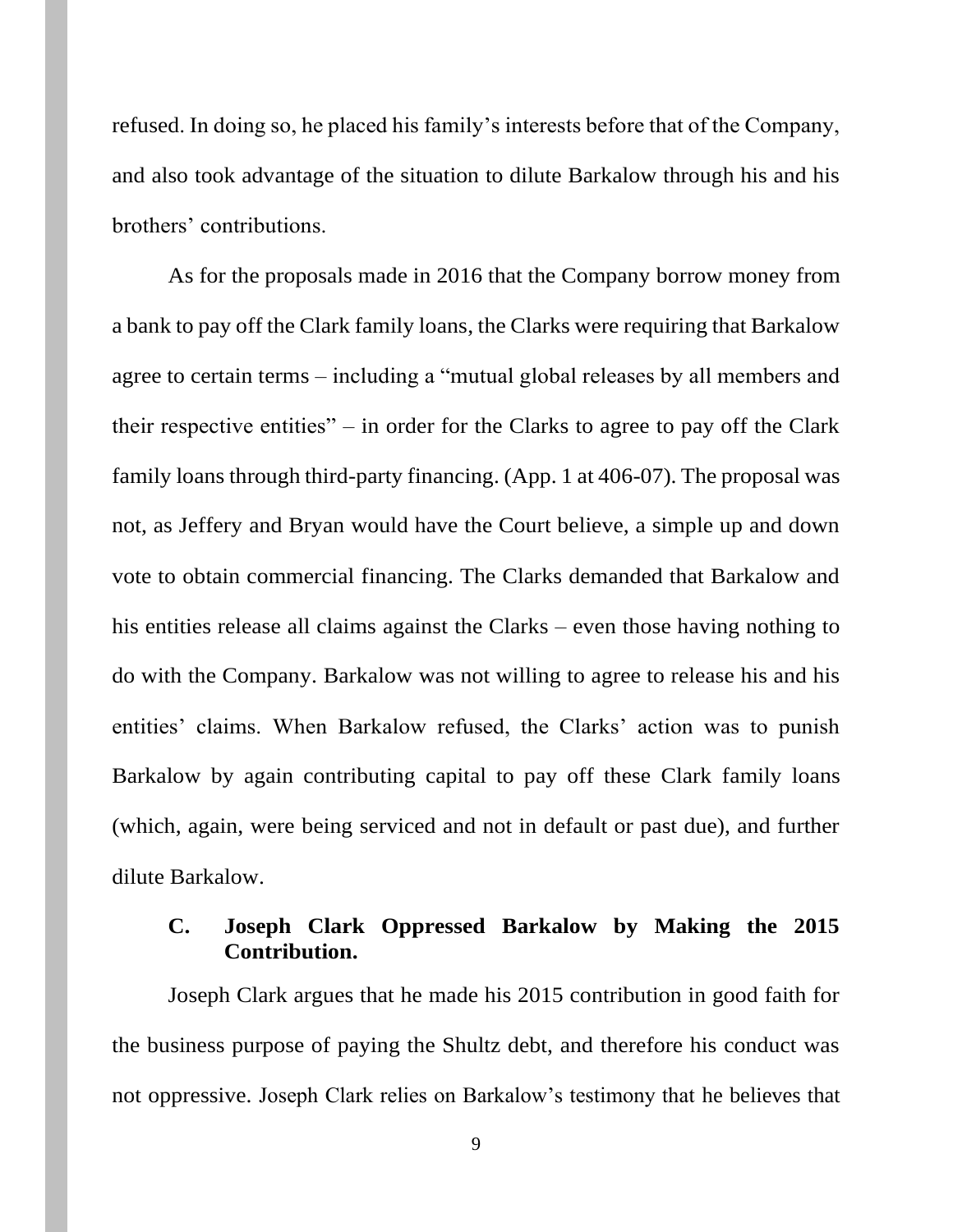Joseph Clark did not make the 2015 contribution intentionally with the bad faith purpose to dilute Barkalow's interest. (Joseph Clark Final Brief, citing to Trial Tr. Vol. 2 at 226:2-:9).

While Barkalow testified that Joseph, unlike the Bryan and Jeffrey, did not contribute the purported capital intentionally in bad faith for the purpose of diluting Barkalow's profit interest and voting rights, (Trial Tr. Vol. 2 at 226:2-:9), it is also undisputed that the purported contributions did exactly that – dilute Barkalow profit interest and voting rights. Joseph Clark's conduct, taken in concert with the other defendants, frustrated the reasonable expectations of Barkalow's interests as a member of the LLC, and constitutes member oppression and is a breach of the duty he owes to Barkalow, his fellow member. *Baur*, 832 N.W.2d at 673-74. While Joseph Clark's lack of bad faith intention shields him from punitive damages, it does not otherwise shield him from Barkalow's claims of oppression and breach of fiduciary duty.

## **II. THE DISTRICT COURT ERRED BY NOT AWARDING BARKALOW DAMAGES ON HIS BREACH OF FIDUCIARY DUTY CLAIM.**

#### **A. Argument.**

In order to recover on a breach of fiduciary claim, a claimant must show (i) the existence of a fiduciary relationship; (ii) defendants breached that fiduciary relationship; (iii) the breach of duty caused damage to the claimant;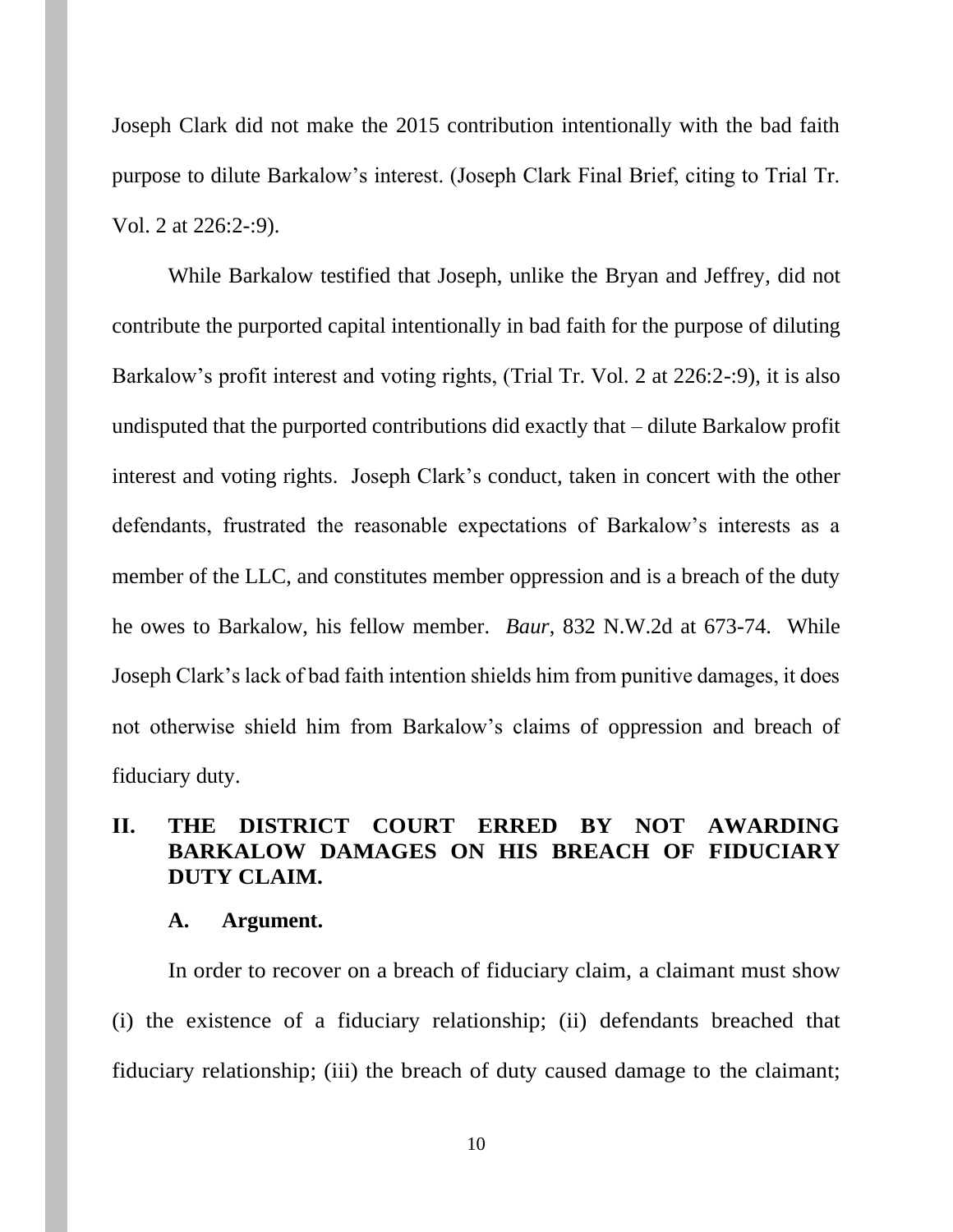and (iv) the amount of damage. Iowa Civ. Jury Inst. 3200.1 (citing Restatement (Second) of Torts § 874). The members of an LLC owe each other and the company the duty of loyalty and the duty of care. Iowa Code §489.409. Majority members owe an obligation to minority members to conduct themselves in a manner that is not oppressive to the minority members. Majority members act oppressively when their actions frustrate the reasonable expectations of the minority members. *Baur*, 832 N.W.2d at 674.

For all of the reasons stated above and in Barkalow's principal brief, Appellants and Joseph Clark have breached their fiduciary obligations to Barkalow by engaging in oppressive conduct which resulted in the frustration of Barkalow's reasonable expectations.

The court, without elaboration or any analysis of the expert testimony and evidence submitted at trial clearly evidencing Barkalow's damages based on dilution of his interest, held Barkalow "failed to provide evidence of his damages under the methodology required by the Iowa Supreme Court. (Ruling at 20, citing the Iowa Court of Appeals' *Baur* decision, *Baur v. Baur*, 885 N.W.2d 829, 2016 WL 4036105 (Iowa Ct. App. 2016)). As explained in Barkalow's principal brief, Barkalow submitted detailed evidence supported by expert testimony as to how the Clarks' dilution of his interest has damaged him in the amount of \$398,126, which is the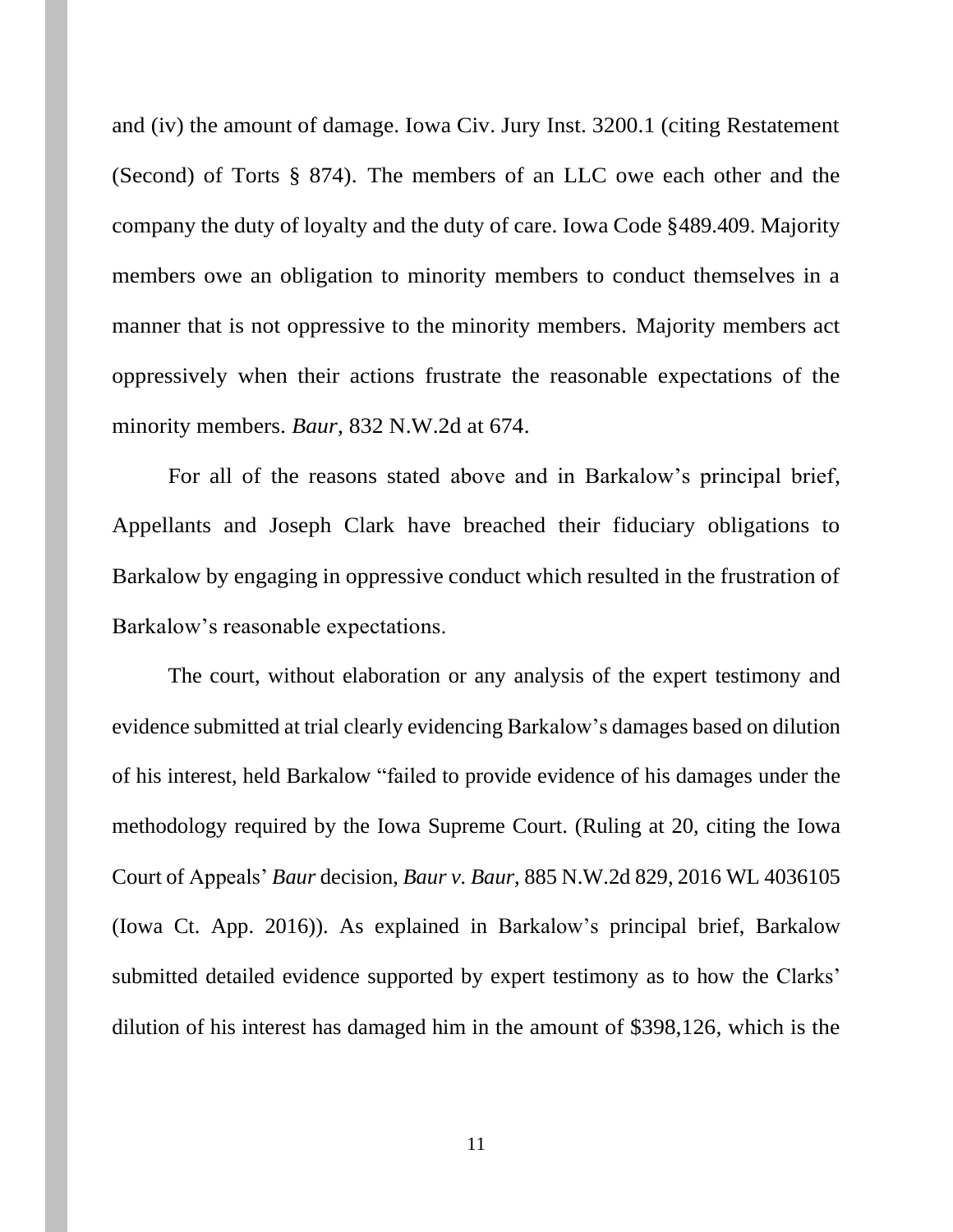difference in the net value of his ownership interest if contributions are treated as such instead of loans.

Bryan and Jeffery seize on the court's statement regarding damages, and argue that "[w]hen suppression is shown, and a minority member is allowed to withdraw, the Supreme Court has made clear his interest must be discounted for minority interest and tax implications. Barkalow's did not provide that valuation . . . ." (Bryan and Jeffery Clark Reply Brief at 33). This assertion is an utter misstatement of Iowa law, specifically the Supreme Court's decision in *Baur*. The Court's decision in *Baur*, far from supporting applications of discounts, holds that Iowa courts, in dissolution proceedings, should apply the "fair value" definition found at Iowa Code § 490.1301(4), *id.* at 673, which states a company's shares shall be valued "without discounting for lack of marketability or minority status." Iowa Code § 490.1301(4). The Court made no secret of its disdain for lack of marketability/minority interests discounts in dissolution proceedings – "we note, however, our recent disapproval of share valuations incorporating a discount for a minority interest in other corporations." *Id*. at 670 n. 5.

Not only is there no basis in Iowa law to apply a minority interest discount, there is also no basis to apply a tax discount. Jeffrey Clark's and Bryan Clark's position is premised on the Iowa Court of Appeals' *Baur* decision affirming the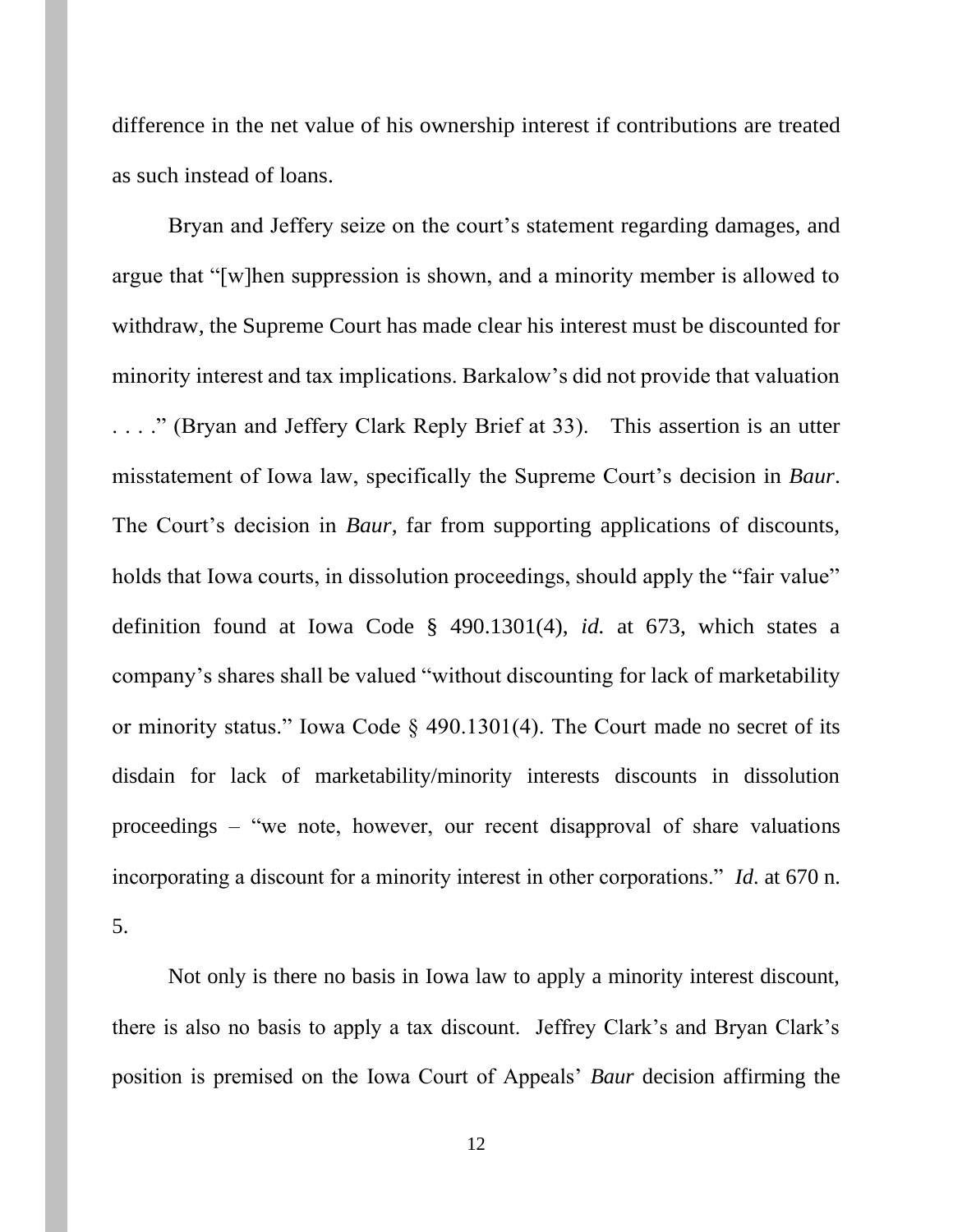lower court's decision on remand from the Supreme Court. *Baur*, 885 N.W.2d 829, 2016 WL 4036105, \*4-5. In that decision, the Court of Appeals held that it was not oppressive of the majority shareholders to refuse to buy out the minority shareholder's interest at an amount that did not include tax implications and liquidation value. *Id.* The decision had nothing to do with how to assess damages on a breach of fiduciary claim. Furthermore, *Baur* was dealing with a different kind of entity, a C Corporation, with a different tax scheme. The decision has no application here, and Jeffrey Clark and Bryan Clark cannot explain why tax discounts should be applied to Barkalow's claim for damages.

Furthermore, even if the discounts do apply (they do not) the burden was on Jeffrey and Bryan to submit such evidence of such discounts, and the court could have taken Barkalow's calculated damages and reduced them accordingly. The burden was not on Barkalow to submit evidence of inapplicable discounts.

#### **CONCLUSION**

For the reasons stated above and in Barkalow's principal brief, this Court should affirm the district court's ruling dissolving Outside Properties, LLC and further ordering that the contributions be recategorized as loans, and that the members each be restored to their original 25% ownership interest. Alternatively, if the Court rules that the district court erred by ordering dissolution under the "reasonably practicable" standard, the Court should reverse the district court's ruling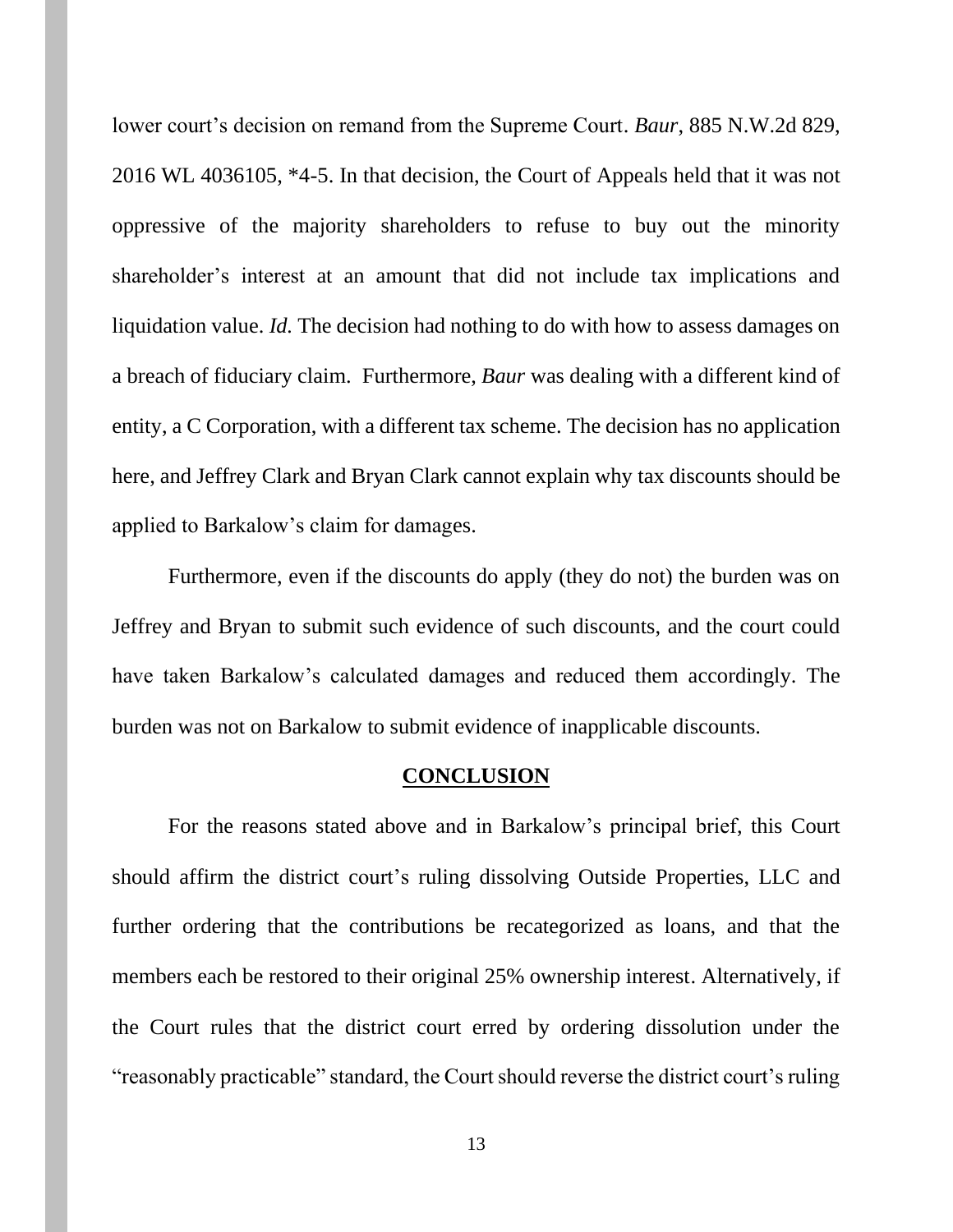denying dissolution and equitable relief based on member oppression. Alternatively, if the Court overturns the district court on dissolution under the "reasonably practicable" standard, and affirms the district court's denial of relief based on member oppression, then the Court should reverse the district court's ruling on Barkalow's breach of fiduciary claim and remand directing the district court to enter judgment in Barkalow's favor in the amount of \$398,126.

> /s/ Wesley T. Graham William W. Graham AT0002953 Wesley T. Graham AT0011184 DUNCAN GREEN, P.C. 400 Locust Street, Suite 380 Des Moines, IA 50309 Telephone: (515) 288-6440 Facsimile: (515) 288-6448 [wwgraham@duncangreenlaw.com](mailto:wwgraham@duncangreenlaw.com) [wtgraham@duncangreenlaw.com](mailto:wtgraham@duncangreenlaw.com) **ATTORNEYS FOR PLAINTIFF-APPELLEE / CROSS-APPELLANT TRACY BARKALOW**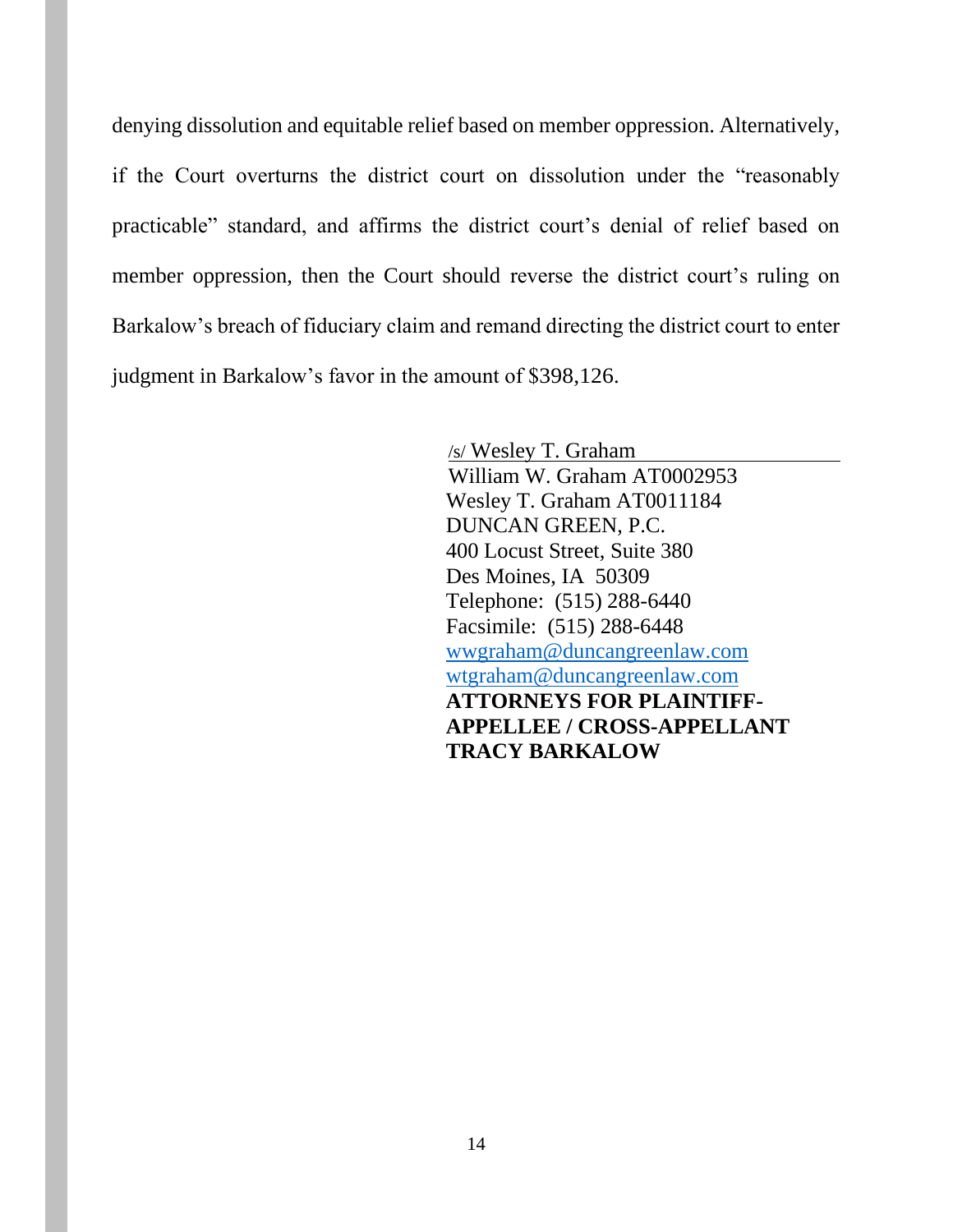# CERTIFICATE OF COMPLIANCE WITH TYPE-VOLUME LIMITATIONS, TYPEFACE REQUIREMENTS, AND TYPE-STYLE REQUIREMENTS

1. This brief complies with the type-volume limitation of Iowa R. App. P. 6.903 $(1)(g)(1)$  or  $(2)$  because:

This brief contains 2,323 words, excluding the parts of the brief exempted by Iowa R. App. P.  $6.903(1)(g)(1)$ .

- 2. This brief complies with the typeface requirements of Iowa R. App. 6.903(1)(e) and the type-style requirements of Iowa R. App. 6.903(1)(f) because:
- 3. This brief has been prepared in a proportionally spaced typeface using Microsoft Word 2010 in 14 pt Times New Roman font.

<u>/s/ Wesley T. Graham August 21, 2020</u> Wesley T. Graham Date